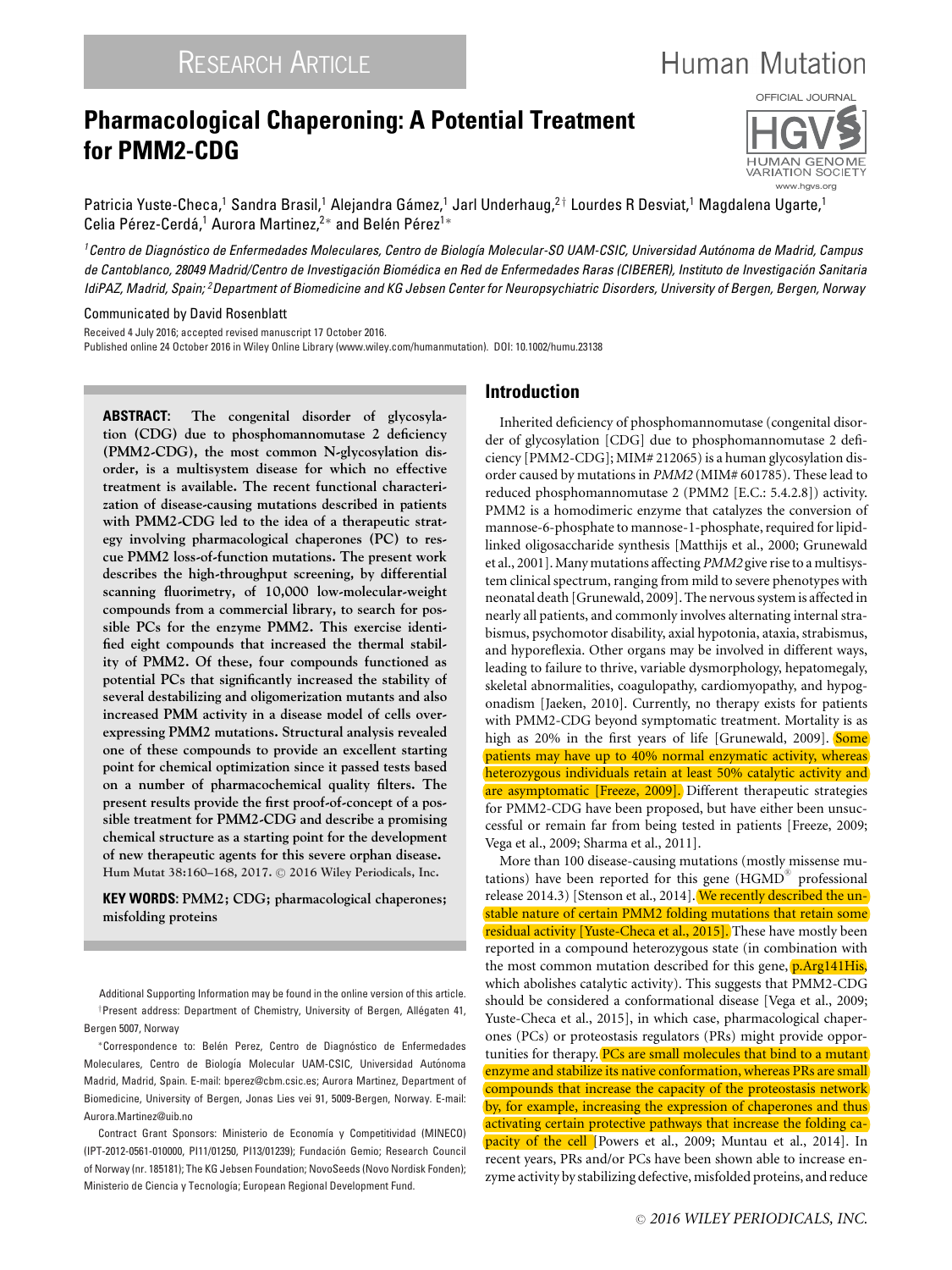substrate burden in a number of preclinical models and clinical studies [Gavrin et al., 2012; Muntau et al., 2014]. Indeed, sapropterin dihydrochloride (Kuvan®) has been approved by the Food and Drug Administration and EMEA for the treatment of phenylketonuria [Levy et al., 2007], and tafamidis (Vyndaqel®) approved by the European Medicines Agency (EMEA) for the treatment of transthyretinrelated hereditary amyloidosis [Bulawa et al., 2012]. Most PCs are competitive inhibitors of their target enzymes [Desnick and Schuchman, 2002; Fan, 2008], but some have no inhibitory effect at all [Pey et al., 2008; Jorge-Finnigan et al., 2013], allowing for functionality at lower doses [Aymami et al., 2013].

This article reports the use of small molecule library screening to search for novel compounds able to rescue folding-defective PMM2 mutants. Several compounds were identified that stabilized PMM2. The present results pave the way for the treatment of PMM2-CDG via the use of drugs that rescue destabilizing effects.

# **Materials and Methods**

#### **Production of WT-PMM2 and Mutant PMM2 Proteins**

The expression plasmid pDEST17-18 encoding human *PMM2*  $(NM_000303.2, NP000294)$  plus an N-terminal His<sub>6</sub>-tag (Source BioScience, Nottingham, UK) was used to transform *Escherichia coli* strain BL21StarTMDE3 One Shot Cells (Invitrogen, Carlsbad, CA). *PMM2* mutations were introduced by site-directed mutagenesis using the QuikChange Mutagenesis Kit (Stratagene, Cedar Drive, TX) and specially designed primers. All products were verified by DNA sequencing. For protein expression, bacteria were grown in modified TYM medium (Studier Auto-Induction Medium [Studier, 2005] with N-Z-amine replaced by tryptone) containing 25  $\mu$ g/ml zeocine overnight at 37°C. Cells were harvested by centrifugation, resuspended in 20 mM Hepes, 25 mM KCl, 1 mM DTT, pH 7, and 1× Complete Mini, EDTA-free Protease Inhibitor Cocktail (Roche Applied Biosciences, Indianapolis, IN), lysed by sonication, and then centrifuged at 4°C. Protein concentrations were determined following the Bradford method [Bradford, 1976] using the Bio-Rad Protein Assay Reagent (Bio-Rad Laboratories, Munich, Germany). This crude soluble cell extract was used for protein purification.

Protein purification was performed using the ÄKTA Prime System (GE Healthcare, Little Chalfont, UK) at 4°C. The crude extract was loaded onto a HisTrap<sup>TM</sup> High Performance affinity column (GE Healthcare) equilibrated with 10 mM imidazole, 0.5 M NaCl, 20 mM sodium phosphate, pH 7.4, and eluted with an imidazole gradient from 10 mM to 1 M. The eluted protein fractions were pooled and loaded onto a Superdex 200 HiLoad 16/60 size-exclusion chromatography column (GE Healthcare). The elution fraction corresponding to dimeric PMM2 was recovered and stored for further experiments. The pure protein concentration was estimated by measuring the absorbance at 280 nm in a Nanodrop spectrophotometer (Thermo Scientific, Waltham, MA) using the theoretical molar extinction coefficient estimated from the amino acid composition of HisPMM2 (23,755  $M^{-1}$  cm<sup>-1</sup>).

# **High-Throughput Library Screening by Differential Scanning Fluorimetry**

Ten thousand compounds of molecular weight 220–547 Da from the MyriaScreen diversity collection, dissolved in DMSO (Sigma– Aldrich, St. Louis, MO) to a final concentration of 2 mg/mL, were screened by DSF, for identification of ligands that stabilize WT-PMM2 thermally [Niesen et al., 2007; Stevens et al., 2010]. This

was done by monitoring the thermal denaturation in the presence of the extrinsic fluorescent probe SYPRO Orange (Sigma–Aldrich). Screening was performed by mixing 24  $\mu$ l purified WT-PMM2 in HEPES-buffer with 1  $\mu$ l compound in DMSO to a final concentration of 0.064 mg/ml  $(2.1 \mu M)$  WT-PMM2, 20 mM Na-Hepes pH 7.0, 200 mM NaCl, 0.08 mg/ml of compound (average concentration 200  $\mu$ M), 4% DMSO (compound solvent), and 5 $\times$  SYPRO Orange, in 384-well RT-PCR plates (Roche Applied Sciences). DMSO controls, with protein but without compounds, were included in each plate. The plates were loaded into a LightCycler480 (Roche Applied Science), and the thermal unfolding curves were recorded from 20°C to 99°C at a scan rate of 2°C/min by following the increase in SYPRO Orange fluorescence intensity associated with protein unfolding ( $\lambda_{excitation}$  = 465 nm,  $\lambda_{emission}$  = 580 nm). The experimental unfolding curves were then smoothed, normalized, and analyzed using in-house software. The midpoint melting temperature  $(T<sub>m</sub>)$  was calculated as the temperature at which half of the protein (at relative fluorescence 0.5) was in the unfolded state. The samples were analyzed using in-house software.  $T<sub>m</sub>$  values from the unfolding curves were recorded in the presence and absence  $(T_{m,ref})$  of the compounds and the shift in  $T_m$  ( $\Delta T_m = T_m - T_{m,ref}$ ) calculated for each.

In the following validation step, which involved WT-PMM2 and mutant proteins, DSF was also used, but with lower concentrations of the potential PCs (40 and 80  $\mu$ M). Tests were performed in final reaction volumes of 50  $\mu$ l, containing 1  $\mu$ l of the primary hit compound and 2% DMSO in 96-well RT-PCR plates.

For further experiments, larger quantities of the potential PCs selected by the validation steps were purchased from Sigma–Aldrich.

#### **PMM2 Activity Assays**

The activity of WT-PMM2 and mutant proteins in the presence of the selected potential PCs was assayed using the method of Van Schaftingen and Jaeken (1995), as modified by de Koning et al. (1998).

For the calculation of  $IC_{50}$  values, pure WT-PMM2 was used. Fifty nanograms of nanodrop-measured pure dimeric PMM2 (molar extinction coefficient 23,755 M<sup>-1</sup> cm<sup>-1</sup>) were incubated with 1  $\mu$ l of one of four selected potential PCs (compounds IV, VI, VI, and VIII) at different concentrations, along with 0.5% BSA, for 10 min at 30°C. The following activity assay was performed as above. The corresponding DMSO controls were included in the assay. The IC<sub>50</sub> values for the inhibitory compounds were calculated using nonlinear regression (GraphPad Prism 6 software) by plotting the log concentration of the compounds (*M*) versus WT-PMM2 enzyme activity (%).

PMM2 activity assays involving patient-derived fibroblasts overexpressing different folding mutations were performed as described elsewhere [Yuste-Checa et al., 2015].

# **Evaluation of the Effects of four Selected Potential PCs on PMM2 Stability by Degradation time Course**

Dimeric PMM2 used for thermal stability analysis was produced by the RTS 100 *E. coli* HY Kit transcription-translation-coupled system (5 PRIME, Hilden, Germany), following the manufacturer's recommendations. To produce PMM2 proteins, the reaction mix provided by the kit, together with 500 ng of the corresponding expression vector and  $1 \mu l$  of each selected potential PC at different concentrations, were incubated for 30 min at 30°C. The reaction was then stopped by adding 1  $\mu$ l of DNase (1 mg/ml) and 1  $\mu$ l of RNase (1 mg/mL). It was then further incubated at 37°C, and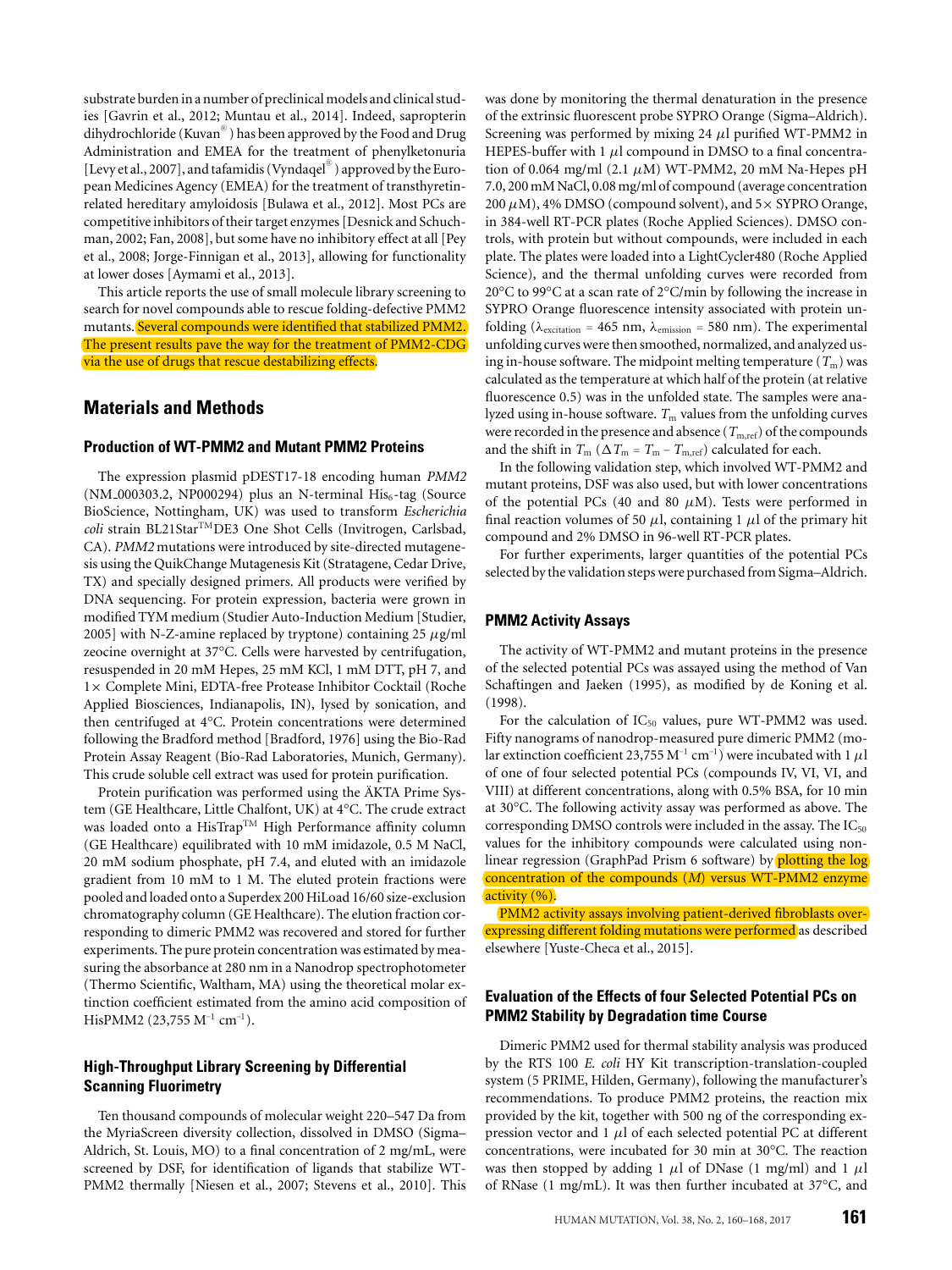1.5 μl aliquots removed at different times. Samples were subjected to electrophoresis in 10% NuPAGE<sup>®</sup> Bis-Tris Precast Gels (Invitrogen). ProSieve® Color Protein Markers (Lonza, Basel, Switzerland) were used as molecular weight markers. Proteins were transferred to a nitrocellulose membrane using the iBlot $\mathbb{B}$  Dry Blotting System (Invitrogen). Membranes were blocked for at least 1 hr with 0.05% PBS-Tween and 5% low fat milk. Immunodetection was performed using primary mouse polyclonal antibodies to PMM2 protein (Abnova; H00005373-A01) and polyhistidine (Sigma–Aldrich; H1029). Conjugated goat-anti mouse immunoglobulin G (IgG)-horseradish peroxidase (Santa Cruz Biotechnology, Santa Cruz, CA) was used as the secondary antibody. The Enhanced Chemiluminescence System (GE Healthcare) was used as the detection method. Relative amounts of protein were determined by densitometry using a Bio-Rad GS710 Calibrated Imaging Densitometer running Quantity One 4.3.1 software (Bio-Rad Laboratories).

# **Cellular Model used to Examine PMM2 Activity in the Presence of four Selected Potential PCs**

Patient-derived fibroblasts P1 (p.Arg141His/p.Asp65Tyr), P2 (p.Pro113Leu/p.Pro113Leu), P3 (p.Arg141His/p.Arg162Trp) and P4 (c.640-9T>G/p.Thr237Met) were grown from skin biopsies (taken with informed consent) following standard conditions in minimal essential medium supplemented with 1% glutamine, 10% fetal calf serum, and antibiotics. These cells were then immortalized using pBABE-puro containing SV40 DNA sequences. GM08680 healthy-derived fibroblasts (Coriell Institute for Medical Research, NIGMS Human Genetic Cell Repository, Camden, NJ) were used as a control.

All four patient-derived fibroblast lines were transduced with their own folding or oligomerization mutation, that is, p.Asp65Tyr, p.Pro113Leu, p.Arg162Trp, and p.Thr237Met for P1, P2, P3, and P4, respectively. Control-derived fibroblasts were transduced with WT-PMM2. The full-length ORF of human *PMM2* was cloned into the mammalian lentiviral plasmid pReceiver-Lv101 (EX-M0134- Lv101) (GeneCopoeia, Rockville,MD),which contains the FLAG tag preceding the multiple cloning site. Lentiviral stock production and fibroblast infection were performed as described elsewhere [Yuste-Checa et al., 2015]. Efficiently infected fibroblasts were selected by Geneticin treatment.

# **Structural Analysis of the Hit Compounds**

The physicochemical and absorption, distribution, metabolism, and excretion (ADME) properties of the hits were evaluated using QikProp, v.2.1 software (Schrödinger, LLC, New York, NY) and ChemBioDraw Ultra 14 Suite software (PerkinElmer, Inc. Waltham, MA). The pharmacochemical analysis of the compounds was performed using the SmartsFilter program [\(http://pasilla.health.unm.edu/tomcat/biocomp/smartsfilter\)](http://pasilla.health.unm.edu/tomcat/biocomp/smartsfilter). All analyses were performed under the "normal" and "analyze one molecule" modes. The SMARTS [\(http://www.daylight.com/](http://www.daylight.com/dayhtml/doc/theory/theory.smarts.html) [dayhtml/doc/theory/theory.smarts.html\)](http://www.daylight.com/dayhtml/doc/theory/theory.smarts.html) sets used were: Glaxo, Blake, ALARM NMR, PAINS, and Oprea [Hann et al., 1999; Oprea et al., 2002; Blake, 2005; Huth et al., 2005, Baell and Holloway, 2010].

## **Structural Model of PMM2**

The structural model of the human PMM2 protein, as well as the location of the residues affected by the selected missense mutations,

was prepared using the PyMOL Molecular Graphics System v.1.7.4 program (Schrödinger LLC) and the crystal coordinates of PMM2 (PDB ID 2AMY).

# **Statistics**

Statistical analyses were performed using IBM SPSS Statistics v.21 software for Windows. One-way ANOVA followed by a Bonferroni *post hoc* test or the two-tailed Student's *t*-test were used to compare the PMM2 activities and stabilities measured by DSF and the degradation time course assays. Data are reported as the mean  $\pm$  SD.

The research was reviewed and approved by a duly constituted ethics committee.

# **Results**

## **High-Throughput Screening of Possible PCs**

Ten thousand small-molecular-weight compounds from a commercial library were screened by differential scanning fluorimetry (DSF) at 80  $\mu$ g/ml (average concentration of the compounds 200  $\mu$ M) to search for molecules with PC potential, that is, capable of increasing the thermal stability of human wild-type PMM2 (WT-PMM2). Stabilization was evaluated by comparing the melting temperatures  $(T_m)$  of pure WT-PMM2 (51.6  $\pm$  0.1<sup>o</sup>C) in the absence and presence of the possible PCs and calculating the shift in the  $T_m$  (thermal shift;  $\Delta T_m$ ). Eight compounds stabilized PMM2 by ≥1°C, indicating binding of the compounds [Niesen et al., 2007]. The analysis revealed eight hit compounds (compounds I–VIII). Most were associated with a  $\Delta T_{\rm m}$  of between 1°C and 3°C, whereas compound IV was associated with a  $\Delta T_{\text{m}}$  of 16°C (Figs. 1 and 2 and Table 1).

The stabilizing effect on pure WT-PMM2 of the eight compound hits was then tested at 40 and 80  $\mu$ M, that is, at concentrations that might be used in cell systems. A stabilizing effect of compounds I, II, III, and V ( $\Delta T_{\text{m}} \ge 1^{\circ}\text{C}$ ) was observed only at the highest concentration (200  $\mu$ M). Compounds IV, VI, VII, and VIII increased PMM2 stability at 40  $\mu$ M and compounds IV, VII, and VIII did so also at 80  $\mu$ M, although the saturation point may already have been passed (Table 1).

### **Effect of the Potential PCs on the Activity of WT-PMM2**

Given their concentration-dependent thermal stabilization of WT-PMM2, compounds IV, VI, VII, and VIII appeared promising as potential PCs and were selected for further studies with PMM2 mutants. The optimal concentration was determined for each; IC<sub>50</sub> values of approximately 130  $\mu$ M were obtained for compounds IV and VI, and 280  $\mu$ M for compound VII (Fig. 3). The IC<sub>50</sub> values obtained confirmed the 40 and 80  $\mu$ M concentrations of compounds to have very little inhibitory effect under the assay conditions used. Compound VIII seemed not to have any inhibitory effect on PMM2 activity at any of the tested concentrations (the highest being 2.5 mM) (Fig. 3).

# **Effect of the Four Selected Potential PCs on the Stability of Mutant PMM2**

To determine whether the four selected potential PCs could act as such for unstable PMM2 mutants, their effect on the stability of different PMM2 mutants was studied by DSF. The selected mutants,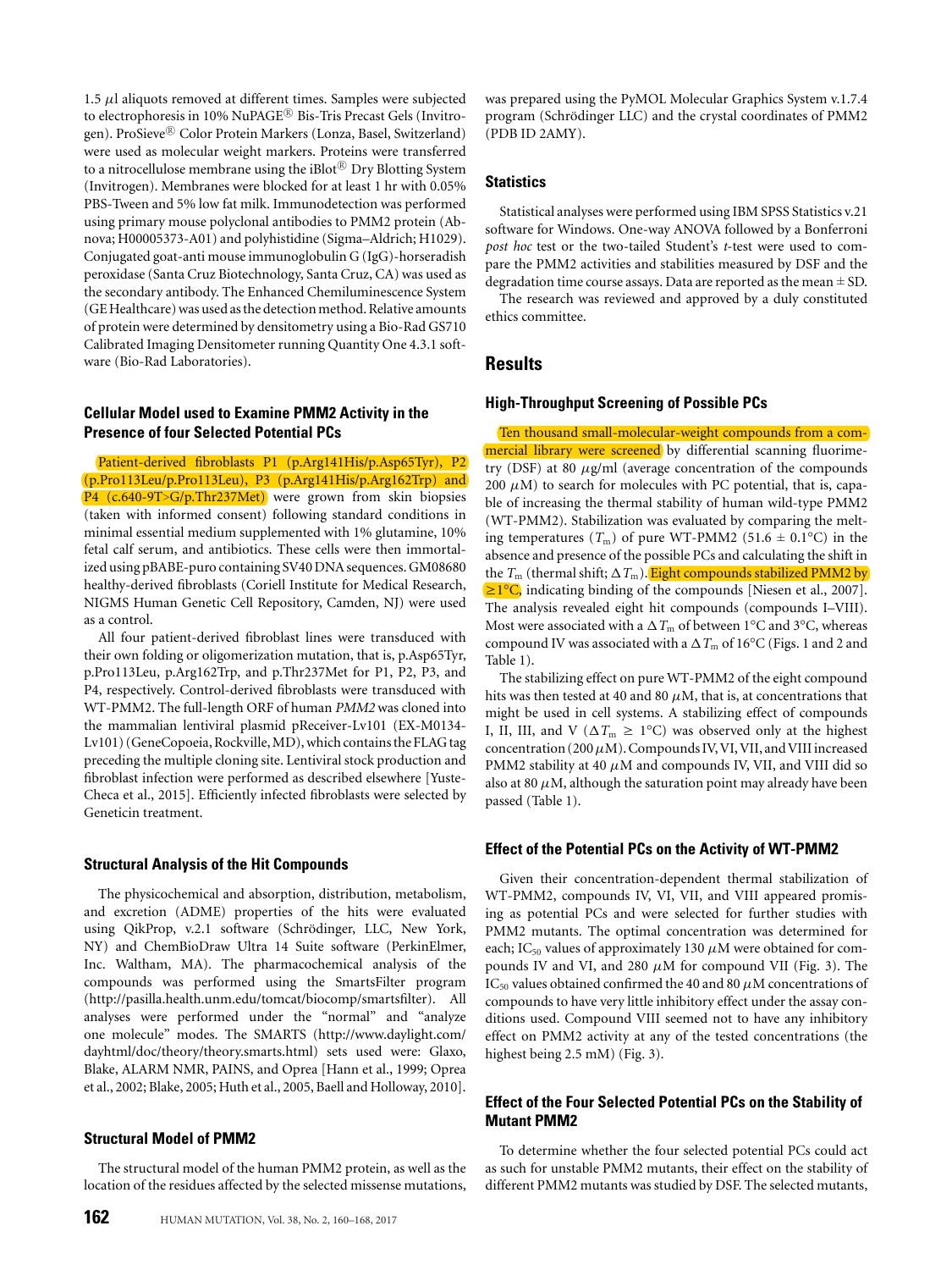

**Figure 1.** Differential scanning fluorimetry profiles for the eight compound hits that stabilize PMM2, identified by high-throughput screening. Thermal denaturation profiles of pure dimeric WT-PMM2 (fluorescence at 610 nm vs. temperature *T* [°C]), in the absence (gray) or presence of compounds I–VIII at 0.08 mg/mL (black), all with 4% DMSO.



**Figure 2.** Chemical structures and IUPAC names of the eight hit compounds obtained by high-throughput screening (compounds I–VIII).

p.Val44Ala, p.Asp65Tyr, p.Arg123Gln, p.Arg141His, p.Arg162Trp, p.Thr237Met, and p.Cys241Ser (see location in the PMM2 structure in Supp. Fig. S1), which cause misfolding, are prevalent in the Spanish population [Perez et al., 2011; Yuste-Checa et al., 2015]. Recombinant enzyme was used in these assays and the limitation to the compound concentrations was their solubility.

All four compounds had a significant stabilizing effect on all the tested mutants, with a  $T_{\rm m}$  shift of their PMM2 between 1.5 $^{\circ}$ C and 45.1°C (Supp. Fig. S2 and Table 2). Some data could not be collected because of the poor curves obtained (the result of quenching of the fluorescence in some cases, especially for compound VII). The greatest stabilization effect was observed for compound IV, which increased the  $T_m$  of the mutant proteins by 25.7°C–45.1°C (Table 2), surpassing the basal WT-PMM2  $T_m$  (Supp. Fig. S2). Compound VII was also able to increase the  $T_m$  of all the mutants by 2.1°C–31.7°C (Table 2), in most cases also beyond the WT-PMM2 *T***<sup>m</sup>** baseline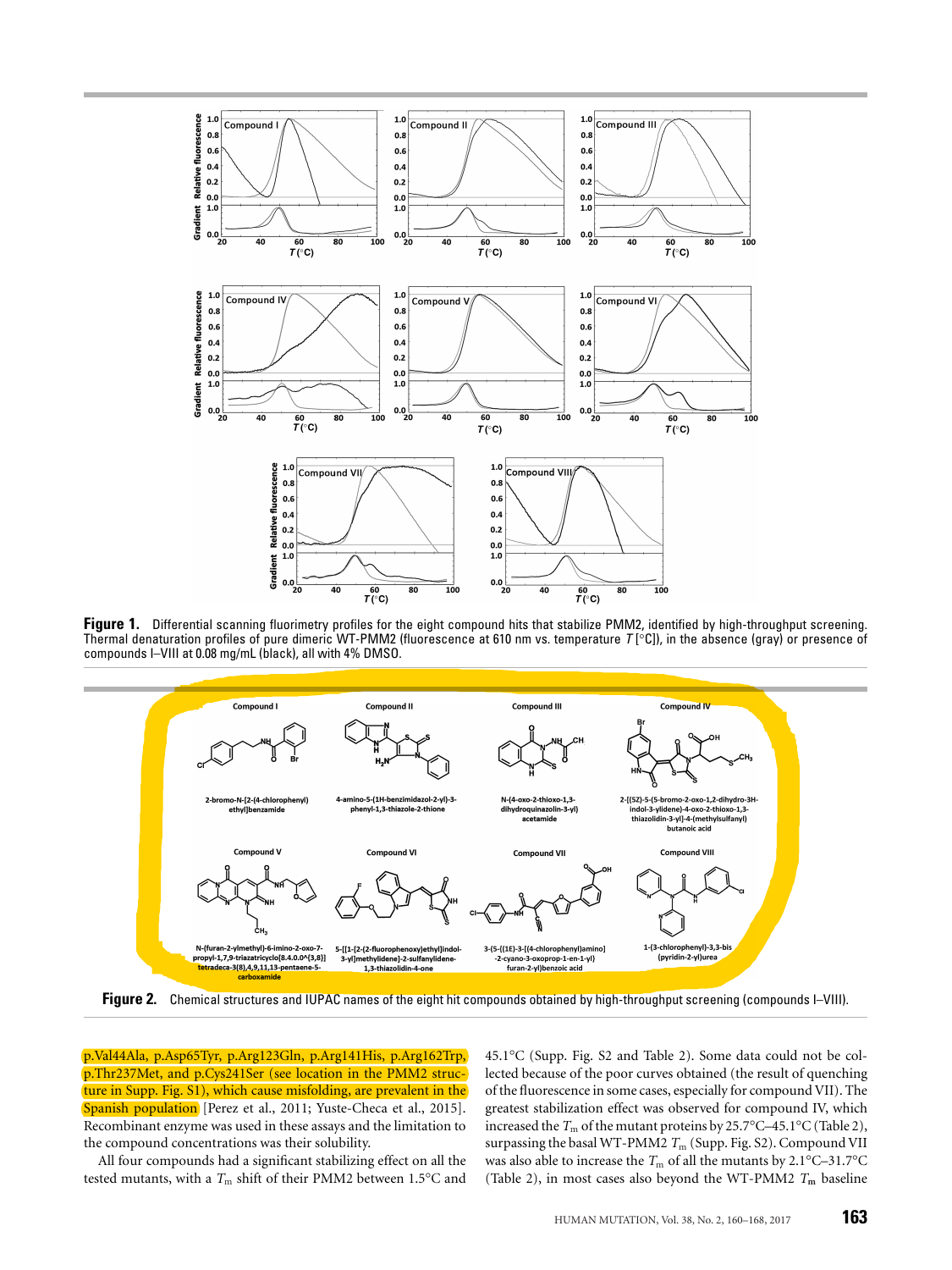**Table 1. Thermal Stabilization of WT-PMM2 by the Initial Eight Hit Compounds (Compounds I–VIII) Determined by DSF**

|             | DSF $(\Delta T_{\rm m}, {}^{\circ}C)$                                      |                          |                          |  |  |  |
|-------------|----------------------------------------------------------------------------|--------------------------|--------------------------|--|--|--|
| Compound    | Initial HT <sup>a</sup> screening (average for all compounds, 200 $\mu$ M) | Validation at 80 $\mu$ M | Validation at 40 $\mu$ M |  |  |  |
|             | 1.8 $(236 \mu M)$                                                          | $0.07 \pm 0.07$          | $0.13 \pm 0.05$ **       |  |  |  |
| II          | $1(247 \mu M)$                                                             | $-0.6 \pm 0.06$          | $-0.7 \pm 0.04$          |  |  |  |
| Ш           | 2.2 (340 $\mu$ M)                                                          | $-0.2 \pm 0.04$          | $-0.25 \pm 0.05$         |  |  |  |
| IV          | 16.1 (169 $\mu$ M)                                                         | $29.1 \pm 0.6***$        | $25.4 \pm 0.6***$        |  |  |  |
| V           | 1.1 $(212 \mu M)$                                                          | $-0.2 \pm 0.07$          | $-0.2 \pm 0.1$           |  |  |  |
| VI          | 2.7 (201 $\mu$ M)                                                          | $0.45 \pm 0.15***$       | $0 \pm 0.2$              |  |  |  |
| <b>VII</b>  | 1.1 $(204 \mu M)$                                                          | $3.35 \pm 0.35***$       | $2.7 \pm 0.1***$         |  |  |  |
| <b>VIII</b> | 1.1 $(246 \mu M)$                                                          | $2 \pm 0.3***$           | $1.5 \pm 0.1***$         |  |  |  |

 $\Delta$   $T_{\rm m}$  (°C) was calculated as the difference between the  $T_{\rm m}$  recorded in the presence of the compound and that recorded for the DMSO controls. aHT, high-throughput.

DMSO present in all samples at 4% in the initial HT screening, and at 2% in the validations (DSF).

∗∗∗*P* < 0.001 (differences with respect to DMSO controls).

∗∗*P* < 0.01 (differences with respect to DMSO controls). Significant differences in  $T_m$  compared with DMSO controls are shown in bold.



Figure 3. Dose–response curves for pure, dimeric WT-PMM2 and the four selected potential PCs (compounds IV, VI, VII, and VIII). The data represent PMM2 enzyme activity (as a percentage of the DMSO control result) versus the log concentration of the compounds (*M*). IC<sub>50</sub> values for each compound are also indicated, except for compound VIII given its apparent lack of any inhibitory effect on the activity of the pure WT PMM2 protein.

(Supp. Fig. S2). A smaller but also statistically significant  $T<sub>m</sub>$  shift was obtained for compound VI (1.5°C–4.5°C) and compound VIII (2.1°C–6.5°C) (Table 2). For the p.Arg123Gln and p.Thr237Met mutants incubated with compound VI, the  $T<sub>m</sub>$  shift achieved was the same as that seen for WT-PMM2. The same was also seen for p.Asp65Tyr, p.Arg123Gln, p.Arg162Trp, and p.Thr237Met when incubated with compound VIII (Supp. Fig. S2).

The four selected potential PCs were further subjected to assessment of their stabilizing ability (at 40 and 80  $\mu$ M) by determining the half-life of both WT-PMM2 and mutant PMM2 in a prokaryotic transcription–translation-coupled system. Whereas DSF is the method of choice for high-throughput (HT) selection and validation of hits, and values are measured using purified recombinant enzyme, the protein half-life assay is performed with cellular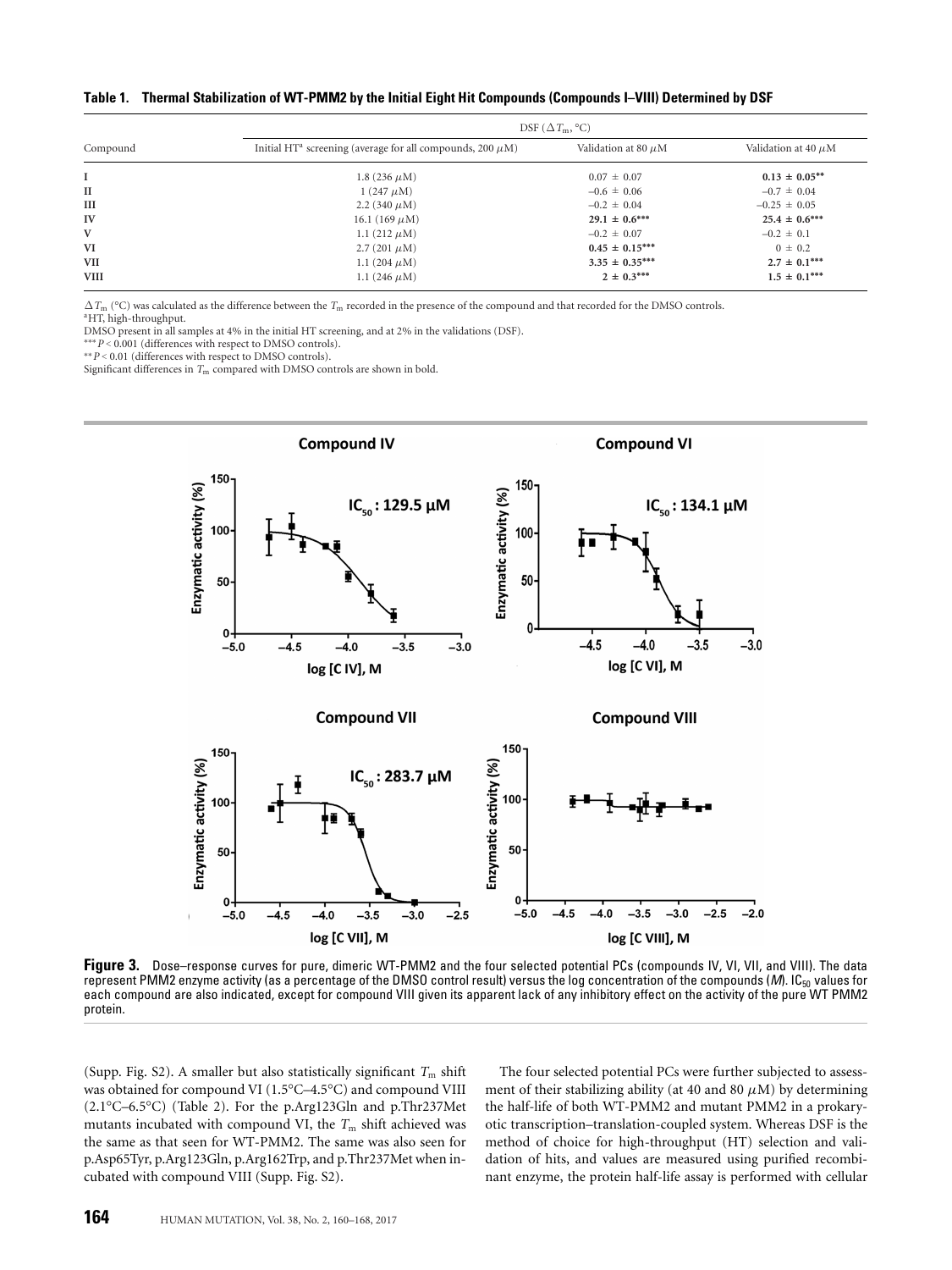extracts (in vitro transcription–translation system) and contributes evidence regarding the protection from aggregation and proteasomal degradation. These are properties that a priori may represent a phenomenological effect of intracellular stabilization beyond that of increased thermal stability.

The selected mutants were three representative folding mutants, p.Asp65Tyr, p.Arg162Trp, p.Thr237Met, also included in the DSF assays (Supp. Fig. S2) and the oligomerization mutant p.Pro113Leu (Supp. Fig. S1) [Yuste-Checa et al., 2015]. All four potential PCs increased the stability of WT-PMM2 and all mutants, increasing their half-lives 1.4–6 times (with the exception of WT-PMM2 and the p.Arg162Trp mutant when incubated with compound VII) (Table 3). The increase in the half-life of the mutant proteins, at least at one of the tested concentrations, afforded them a longer half-life than recorded for WT-PMM2 (Supp. Fig. S2).

Together, the DSF and degradation time course results thus suggest that compounds IV, VI, VII, and VIII have a broad effect on the tested unstable mutants, that is, not a PMM2-mutant-specific stabilizing effect.

# **Effect of the four Selected Potential PCs on the Activity of Different PMM2 Mutants in a Cellular Model of PMM2-CDG**

PMM2 activity assays were performed with soluble cell extracts from healthy control and patient-derived fibroblasts overexpressing WT-PMM2 or PMM2 made unstable by the mutations p.Asp65Tyr, p.Pro113Leu, Arg162Trp, and p.Thr237Met (Supp. Fig. S1) [Yuste-Checa et al., 2015]. The cells were incubated for 48 hr with different concentrations of compounds IV, VI, VII, and VIII. The concentrations used were selected based on the effect of the compounds on the growth of healthy control fibroblasts (data not shown). Thus, concentrations of  $>20 \mu$ M were avoided.

An increase in enzyme activity was achieved by all four compounds in patient-derived cells overexpressing any of the mutant proteins, at least at one of the tested concentrations (Supp. Fig. S3). For compounds IV, VI, VII, and VIII, the increases ranged from 1.3 to 1.4, 1.2 to 2.1, 1.3 to 1.7, and 1.2 to 1.7 times the baseline activity recorded for each cell line, respectively (Supp. Fig. S3).

The greatest activity increase in the cell line overexpressing the p.Asp65Tyr mutant was observed with compound VI at 20  $\mu$ M (from a baseline [compared with WT-PMM2] of 28% to 58%). In the case of the p.Pro113Leu-overexpressing cells, compound VII at 20  $\mu$ M and compound VIII at 10  $\mu$ M produced an increment from a baseline of 19% to about 30%. In the p.Arg162Trp-overexpressing cells, compounds VI and VII at 20  $\mu$ M, and compound VIII at  $10 \mu$ M, increased the activity from a baseline of 13% to 19%. Finally, compound VIII, at 10  $\mu$ M, showed the greatest activity of all in the cell line overexpressing the p.Thr237Met mutant—from a baseline of 53% to 84% (Table 4). It should be noted that compound VI at 20  $\mu$ M significantly increased the control cell line activity by 1.2 times (Supp. Fig. S3).

Western blotting of overexpressed PMM2 was performed with soluble cell extracts from the different cell lines incubated with compound VII at 20  $\mu$ M, and compound VIII at 2 and 10  $\mu$ M, but no significant increases in protein were observed (data not shown).

#### **Structural Analysis of the Hit Compounds**

Analysis of the structures of the selected hits (Fig. 2) revealed good physicochemical and ADME properties for compounds IV, VI, VII, and VIII (Supp. Table S1). These structures were also chemically analyzed by the SmartsFilter program (available online), which uses Smiles Arbitrary Target Specification (SMARTS) queries, the same system used by pharmaceutical companies to specify substructures of interest. Of the four selected hits, only compound VIII passed all filters; compounds IV, VI, and VII failed two or more filters (Supp. Table S2). As rhodanine derivatives, compounds IV and VI belong to the pan assay interference compounds (PAINS) [Baell and Holloway, 2010], which often show a broad and non-specific spectrum of biological activity [Tomasic and Peterlin Masic, 2012]. Compound VII failed the ALARM NMR filter, suggesting it to be thiol-reactive [Huth et al., 2005].

# **Discussion**

PMM2-CDG is the most common CDG, occurring at an estimated frequency of about 1/20,000 [Freeze et al., 2014]. Currently, there is no efficient treatment for this severe disorder. Many therapeutic approaches have been proposed, such as gene therapy or enzyme- or product-replacement therapy [Freeze, 2009], but all of them present serious problems.

It is of note that 80% of all reported PMM2 mutations are missense mutations (HGMD® professional release 2014.3, [http://www.hgmd.cf.ac.uk/ac/index.php\)](http://www.hgmd.cf.ac.uk/ac/index.php) [Stenson et al., 2014]. A recent, comprehensive functional mutation analysis has suggested that the loss of function of most of the studied missense mutant proteins revolves around an increased susceptibility to degradation and/or aggregation, a common mechanism operating in conformational diseases [Vega et al., 2009; Yuste-Checa et al., 2015]. The present study describes how PCs can stabilize normal and mutant PMM2 proteins, and in some cases increase mutant PMM2 activity, in a cellular disease model. The results satisfy the first stage in the development of a new strategy for treating PMM2-CDG. Indeed, PCs might be used to treat a broad range of patients with PMM2- CDG since most are compound heterozygous with one severe null mutation and one destabilizing mutation retaining some residual activity [Perez et al., 2011; Yuste-Checa et al., 2015].

Initial HT screening for selecting compounds based on increased thermal stability for recombinant proteins is an effective means of discovering stabilizing molecules [Pey et al., 2003; Jorge-Finnigan et al., 2013]. At the starting point of the present pipeline, two complementary approaches were used. Whereas DSF is the method of choice for HT selection and validation of hits, and values are measured using purified recombinant enzyme, the protein half-life is performed with multiproteic extracts and contributes evidence regarding the protection from aggregation and proteasomal degradation. These are properties that a priori may represent a phenomenological effect of intracellular stabilization beyond that of increased thermal stability. Despite the differences in the effects of compounds as measured by these two methods, notably with respect to their concentration-dependent effect, it is reassuring that the selected hits based on the thermal stability of PMM2, that is, IV, VI, VII, and VIII (Table 1), also stabilized the protein in the half-life essay. When positive effects on the stability of the mutants were observed in the thermal melting assays, they were also seen in the enzyme assays in cells. However, the large effect of compound IV on the thermal stability of the mutants does not correlate with the activity results obtained in fibroblast. This is probably due to the intrinsic differences between the two methods. In any event, it is only upon validation, via functional assays and the use of pharmacochemical quality filters, that any compound can be further selected as a promising PC. Thus, at the end of the pipeline, compounds VII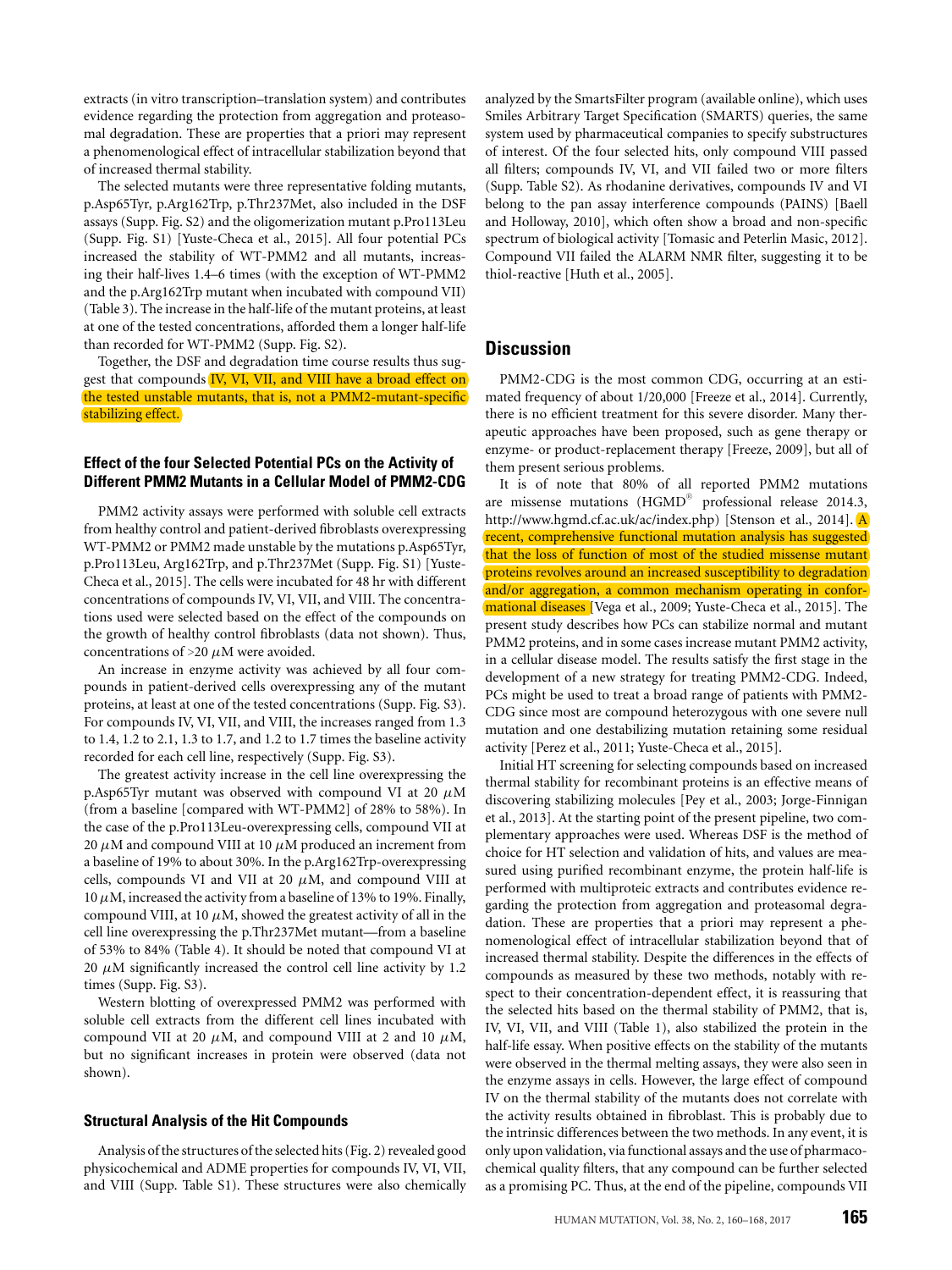**Table 2. Effect of the Selected Potential PCs (Compounds IV, VI, VII, and VIII) on the Thermal Stability of WT-PMM2 and PMM2 Mutants (p.Val44Ala; p.Asp65Tyr, p.Arg123Gln, p.Arg141His, p.Arg162Trp, p.Thr237Met, and p.Cys241Ser), as Determined by DSF**

|               |            | DSF $(\Delta T_m, {}^{\circ}C)$ |                   |                    |                   |                   |                   |                   |                   |
|---------------|------------|---------------------------------|-------------------|--------------------|-------------------|-------------------|-------------------|-------------------|-------------------|
|               |            | <b>WT</b>                       | p.Val44Ala        | p.Asp65Tyr         | p.Arg123Gln       | p.Arg141His       | p.Arg162Trp       | p.Thr237Met       | p.Cys241Ser       |
| Compound IV   | $40 \mu M$ | $25.4 \pm 0.6***$               | $35.9 \pm 0.9***$ | $37.2 \pm 0.8***$  | $25.7 \pm 1.5***$ | $35.3 \pm 0.5***$ | $35.3 \pm 1.2***$ | $34.8 \pm 0.9***$ | $33.2 \pm 0.6***$ |
|               | $80 \mu M$ | $29.1 \pm 0.6***$               | $44.1 \pm 0.4***$ | $45.1 \pm 0.5***$  | $36 \pm 0.5***$   | $42.5 \pm 0.2***$ | $41.6 \pm 0.4***$ | $42 \pm 0.5***$   | $41.2 \pm 0.3***$ |
| Compound VI   | $40 \mu M$ | $-0.9 \pm 0.2$                  | $4.1 \pm 0.5***$  | $3.4 \pm 0.5***$   | $1.5 \pm 0.1***$  | $1.8 \pm 0.3***$  | $1.6 \pm 0.5***$  | $2.4 \pm 0.1***$  | n.d.              |
|               | $80 \mu M$ | $0.45 \pm 0.15***$              | $4.5 \pm 0.4***$  | $4.3 \pm 0.9***$   | $2.1 \pm 0.4***$  | $3.5 \pm 1.2$ **  | $1.7 \pm 0.4***$  | $3.8 \pm 0.8***$  | $4 \pm 2.4***$    |
| Compound VII  | $40 \mu M$ | $2.7 \pm 0.1***$                | $14.6 \pm 2.7***$ | $14.4 \pm 3.6***$  | $2.1 \pm 0.4***$  | $4.2 \pm 2.7^*$   | $9.5 \pm 2.14***$ | $9 \pm 1.5***$    | n.d.              |
|               | $80 \mu M$ | $3.35 \pm 0.35***$              | $26.3 \pm 1.6***$ | $31.7 \pm 12.5***$ | n.d.              | n.d.              | $22.8 \pm 3.3***$ | n.d.              | n.d.              |
| Compound VIII | $40 \mu M$ | $1.5 \pm 0.1***$                | $3.1 \pm 0.6***$  | $4.1 \pm 0.4***$   | $2.1 \pm 0.1***$  | $3.4 \pm 0.2***$  | $2.4 \pm 0.1***$  | $2.7 \pm 0.4***$  | $3.2 \pm 0.2$ *** |
|               | $80 \mu M$ | $2 \pm 0.3***$                  | $5.3 \pm 0.5***$  | $6.5 \pm 0.6***$   | $2.8 \pm 0.1***$  | $3.7 \pm 0.4***$  | $3.3 \pm 0.2***$  | $4.1 \pm 0.2***$  | $3.9 \pm 0.2***$  |

 $\Delta T_{\text{m}}$  (°C) was calculated as the difference between the *T*<sub>m</sub> recorded in the presence of the compound and that recorded for the DMSO controls. Data represent the mean + SD of at least three independent experiments.

n.d., not determined.

∗∗∗*P* < 0.001(differences with respect to DMSO controls).

∗∗*P* < 0.01 (differences with respect to DMSO controls).

∗*P* < 0.05 (differences with respect to DMSO controls).

### **Table 3. Effect of the Selected Potential PCs (Compounds IV, VI, VII, and VIII) on the Thermal Stability of WT-PMM2 and PMM2 Mutants (p.Asp65Tyr, p.Pro113Leu, p.Arg162Trp, p.Thr237Met) as Determined by Degradation Time Courses Analysis**

|               |            | Degradation time course |                    |                    |                    |                    |  |
|---------------|------------|-------------------------|--------------------|--------------------|--------------------|--------------------|--|
|               |            | WT                      | p.Asp65Tyr         | p.Pro113Leu        | p.Arg162Trp        | p.Thr237Met        |  |
| Compound IV   | $40 \mu M$ | $2.22 \pm 0.52$ **      | $3.75 \pm 0.15***$ | $5.24 \pm 1.09$ ** | $2.86 \pm 1.09^*$  | $1.69 \pm 0.31$    |  |
|               | $80 \mu M$ | $1.60 \pm 0.25$ **      | $5.37 \pm 0.5***$  | $2.77 \pm 0.86^*$  | $3.10 \pm 0.41***$ | $3.04 \pm 0.29$ ** |  |
| Compound VI   | $40 \mu M$ | $1.37 \pm 0.06$ **      | $3.27 \pm 0.27***$ | $2.02 \pm 0.11***$ | $3.81 \pm 1***$    | $4.61 \pm 0.51***$ |  |
|               | $80 \mu M$ | $0.93 \pm 0.27$         | $4.9 \pm 0.76***$  | $3.86 \pm 0.79***$ | $6.05 \pm 0.45***$ | $3.3 \pm 0.56**$   |  |
| Compound VII  | $40 \mu M$ | $1.31 \pm 0.19$         | $5.23 \pm 1.61^*$  | $2.87 \pm 0.61^*$  | $1.32 \pm 0.23$    | $2.49 \pm 0.39^*$  |  |
|               | $80 \mu M$ | $0.94 \pm 0.15$         | $4.29 \pm 0.61***$ | $2.07 \pm 0.14**$  | $1.35 \pm 0.36$    | $3.49 \pm 0.09***$ |  |
| Compound VIII | $40 \mu M$ | $1.69 \pm 0.26$ **      | $4.63 \pm 0.45***$ | $2.10 \pm 0.72$    | $3.04 \pm 0.84^*$  | $2.28 \pm 0.53^*$  |  |
|               | $80 \mu M$ | $1.98 \pm 0.74^*$       | $3.52 \pm 0.73***$ | $2.96 \pm 0.65^*$  | $2.79 \pm 0.68$ ** | $3.09 \pm 0.59$ ** |  |

Relative half-lives of each protein incubated with the compounds compared with the protein half-life of DMSO controls.

Data represent the mean + SD of at least three independent experiments.

∗∗∗*P* < 0.001 (differences compared with DMSO control).

∗∗*P* < 0.01 (differences compared with DMSO control).

∗*P* < 0.5 (differences compared with DMSO control).

**Table 4. Activity Values for the WT-PMM2 and Mutant PMM2 Cell Lines (Healthy and Patient-Derived Fibroblast Overexpressing WT Protein and the p.Asp65Tyr, p.Pro113Leu, p.Arg162Trp, and p.Thr237Met Folding Mutations, respectively) Incubated with the Optimal Concentration of each Selected Potential PC (Compounds IV, VI, VII, and VIII): Comparisons with Baseline Activity of the WT-PMM2 Cell Line (Taken as 100%)**

|               |             | Control (WT)       | P1(p.Asp65Tyr)     | P2(p.Prol13Leu)     | $P3(p, Arg162$ Trp $)$ | P4(p.Thr237Met)               |
|---------------|-------------|--------------------|--------------------|---------------------|------------------------|-------------------------------|
|               |             | $100 \pm 1.72$     | $27.9 \pm 1.8$     | $19 \pm 8$          | $13.3 \pm 2.8$         | $53.4 \pm 8.6$                |
| Compound IV   | $0.1 \mu M$ | $107.7 \pm 9.1$    | $38.6 \pm 8.1^*$   | $24.9 \pm 1.3***$   | $17.4 \pm 2.8$ **      | $67.4 \pm 6.8***$             |
| Compound VI   | $20 \mu M$  | $118.3 \pm 17.8^*$ | $58 \pm 17.4***$   | $21.3 \pm 6.3$      | $18.5 \pm 3.9^*$       | $79.2 \pm 16.9**$             |
| Compound VII  | $20 \mu M$  | $101 \pm 14.4$     | $41.1 \pm 12.1***$ | $29.8 \pm 6.5^{**}$ | $18.6 \pm 2.2$ **      | $75 \pm 16.4**$               |
| Compound VIII | $2 \mu M$   | $88 \pm 15.5$      | $36.8 \pm 5***$    | $32.5 \pm 12.2^*$   | $16.2 \pm 0.8^*$       | $69.9 \pm 8^{**}$             |
|               | $10 \mu M$  | $103.6 \pm 2.1$    | $27.9 \pm 4.2$     | $28.9 \pm 4.9***$   | $19.1 \pm 3^{**}$      | $83.8 \pm 12.3$ <sup>**</sup> |
|               |             |                    |                    |                     |                        |                               |

Data represent the mean + SD of at least three independent experiments.

∗∗∗*P* < 0.001 (differences in the activity of the compounds compared with the corresponding baseline).

∗∗*P* < 0.01 (differences in the activity of the compounds compared with the corresponding baseline).

∗*P* < 0.05 (differences in the activity of the compounds compared with the corresponding baseline).

and notably VIII, but not compound IV, were selected for further derivatization.

In the cellular model of the disease, compounds IV, VI, VII, and VIII significantly increased the activity of the p.Asp65Tyr, p.Pro113Leu, p.Arg162Trp, and p.Thr237Met PMM2 mutants (allele prevalence about 30% in the Spanish and Portuguese populations) [Perez et al., 2011] by between 1.2 and 2.1 times the baseline value, increasing them to 58%, 30%, 19%, and 84%, respectively. It is encouraging that in the activity assays with the fibroblasts, even at 0.4  $\mu$ M—much lower than the toxicity limit—compound VIII had a positive effect on enzyme activity in cultured cells. Notably,

compound VIII increased the enzymatic activity of p.Pro113Leu, p.Arg162Trp, and p.Thr237Met by 1.5 times at this concentration. Hit-to-lead derivatization of compound VIII will be focused on reducing its toxicity and possible off-target effects.

It would appear that compounds IV, VI, VII, and VIII have a broad range effect rather than mutant-specific effect. All four compounds showed a positive effect on the stability and activity of the p.Pro113Leu mutant (a type of mutation causing dimer disruption that is particularly difficult to treat), increasing its half-life between 2.0 and 5.2 times, and its activity between 1.3 and 1.6 times its baseline value. Such results broaden the mutational spectrum for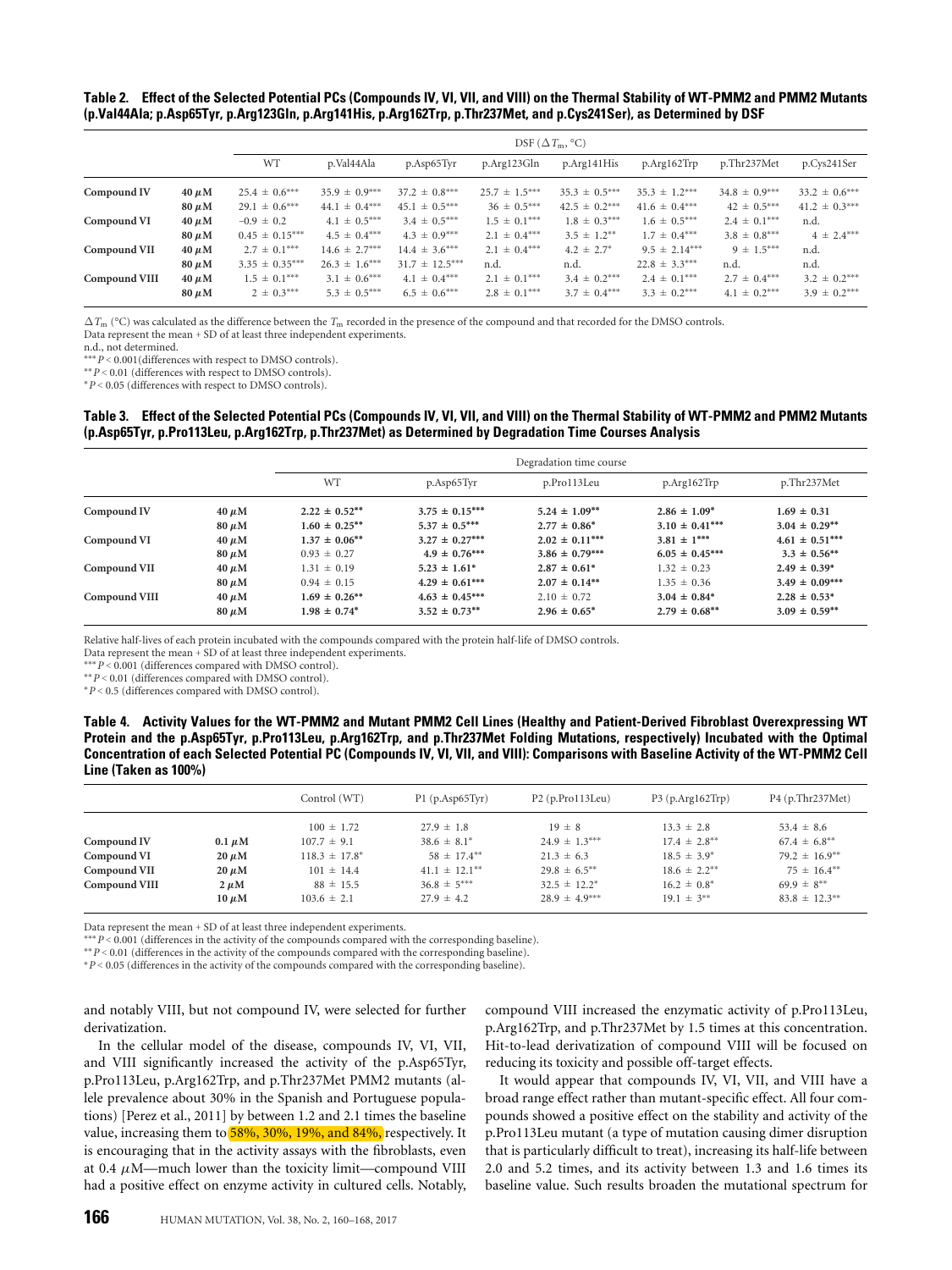which these potential PCs could be used—including oligomerization mutants among others. It should be taken into consideration that the second most common PMM2 mutation is the oligomerization mutant-causing p.Phe119Leu [Schollen et al., 2000; Andreotti et al., 2013].

Over the last few years, academic researchers have become aware of the critical limitations of certain classes of compounds in commercial chemical libraries as starting points for optimization [Dahlin et al., 2015]; [Dahlin and Walters, 2014]; [Baell and Walters, 2014]. Their abundance in such commercial libraries, plus the fact that they usually show apparent great activity toward many targets, can make them look more promising than they may actually be [Baell and Walters, 2014]. The present analysis of the four selected chemical structures using different computational filters raised warnings regarding compounds IV and VI, which fell into the PAINS category; they should, therefore, not be considered priority compounds in drug discovery studies [Baell and Holloway, 2010; Baell and Walters, 2014]. However, in some cases, ligand promiscuity has also been associated with successful optimization outcomes [Che et al., 2012]. While compound VII did not fall into the PAINS category, it was flagged as ALARM NMR positive, indicating it to have a thiol-reactive structure—and as such to be a potential pharmaceutical dead end [Huth et al., 2005]. Compound VIII was negative for all the computational filters tested, showing it to possess a chemical structure that might be optimized in order to improve its ADME/PK (pharmacokinetics) profile, and its activity, and apparently amenability to chemical derivatization for eliminating any cytotoxicity, thus rendering it able to rescue the activity of PMM2 in patients. Indeed, the results of the computational triage performed for compound VIII, together with its apparent lack of any inhibitory effect on the enzymatic activity of pure WT protein, plus its positive effect on the stabilization and activity of the PMM2 mutants, render it the most promising for optimization and eventual clinical use. Future work should include this optimization and testing in animal models.

We have recently reported that the missense mutations p.Phe118Leu and p.Arg137His, present in the PMM2-CDG mouse model described by other authors [Schneider et al., 2012], are not pure destabilizing mutations [Yuste-Checa et al., 2015]. Thus, no completely appropriate PMM2-CDG animal model is available for testing putative PCs. However, as described for other diseases, the production of induced pluripotent stem cells from patients that can be programmed to produce specific cell types offers a promising alternative for testing potential PCs [Tiscornia et al., 2013; Panicker et al., 2014].

Given the multisystem phenotype associated with PMM2-CDG, potential PCs would need to be systemically distributed; certainly, they would need to reach the central nervous system, especially the cerebellum [Grunewald, 2009]. Compound VIII, shows a lipophilicity value (clogP) that predicts good permeability in this respect [Summerfield et al., 2007]. Crossing the blood-brain barrier increases the likelihood of improving the neurological symptoms of PMM2-CDG, such as cerebellar atrophy [Serrano et al., 2015]. However, it should be taken in consideration that glycoproteins are involved in multiple signaling pathways essential in tissue and organ development [Thiel et al., 2006; Grunewald, 2009; Schneider et al., 2012]. The success of any treatment would therefore depend on early diagnosis.

Recently, the coadministration of PCs and PRs has been described to exert a synergistic effect in the restoration of mutant enzyme function in fibroblasts derived from patients with different lysosomal storage diseases [Mu et al., 2008]. This opens up the possibility of combining two mechanistically distinct solutions.

In summary, this work reports the first proof-of-concept of the use of PCs in the treatment of PMM2-CDG, and provides the basis for developing a new therapy based on the chemical structure of compound VIII. Its chemical optimization could be addressed to improve its therapeutic potential, perhaps allowing this severe orphan disease to be treated for the first time.

## *Abbreviations*

CDG, congenital disorder of glycosilation; PMM2, phosphomannomutase 2; PCs, pharmacological chaperones; DSF, differential scanning fluorimetry; PRs, proteostasis regulators; HGMD, Human Gene Mutation Database; EMEA, European Medicines Agency; *T*m, melting temperature; SMARTS, Smiles Arbitrary Target Specification; PAINS, pan assay interference compounds; ADME/PK, absorption, distribution, metabolism, and excretion and pharmacokinetics; HT, high-throughput

#### **Acknowledgments**

We wholeheartedly thank the Spanish families affected by PMM2-CDG who actively participated in this work (aesCDG). We also thank Minoryx Therapeutics S.L. for advice on the structural analysis of the hits.

*Disclosure statement*: The authors declare no conflict of interest.

### **References**

- Andreotti G, Pedone E, Giordano A, Cubellis MV. 2013. Biochemical phenotype of a common disease-causing mutation and a possible therapeutic approach for the phosphomannomutase 2-associated disorder of glycosylation. Mol Genet Genomic Med 1:32–44.
- Aymami J, Barril X, Rodriguez-Pascau L, Martinell M. 2013. Pharmacological chaperones for enzyme enhancement therapy in genetic diseases. Pharm Pat Anal 2:109–124.
- Baell J, Walters MA. 2014. Chemistry: Chemical con artists foil drug discovery. Nature 513:481–483.
- Baell JB, Holloway GA. 2010. New substructure filters for removal of pan assay interference compounds (PAINS) from screening libraries and for their exclusion in bioassays. J Med Chem 53:2719–2740.
- Blake JF. 2005. Identification and evaluation of molecular properties related to preclinical optimization and clinical fate. Med Chem 1:649–655.
- Bradford MM. 1976. A rapid and sensitive method for the quantitation of microgram quantities of protein utilizing the principle of protein-dye binding. Anal Biochem 72:248–254.
- Bulawa CE, Connelly S, Devit M, Wang L, Weigel C, Fleming JA, Packman J, Powers ET, Wiseman RL, Foss TR, Wilson IA, Kelly JW, Labaudiniere R. 2012. Tafamidis, ` a potent and selective transthyretin kinetic stabilizer that inhibits the amyloid cascade. Proc Natl Acad Sci USA 109:9629-9634.</br/>/bib>
- Che J, King FJ, Zhou B, Zhou Y. 2012. Chemical and biological properties of frequent screening hits. J Chem Inf Model 52:913–926.
- Dahlin JL, Nissink JW, Strasser JM, Francis S, Higgins L, Zhou H, Zhang Z, Walters MA. 2015. PAINS in the assay: chemical mechanisms of assay interference and promiscuous enzymatic inhibition observed during a sulfhydryl-scavenging HTS. J Med Chem 58:2091–2113.
- Dahlin JL, Walters MA. 2014. The essential roles of chemistry in high-throughput screening triage. Future Med Chem 6:1265–1290.
- de Koning TJ, Dorland L, van Diggelen OP, Boonman AM, de Jong GJ, van Noort WL, De Schryver J, Duran M, van den Berg IE, Gerwig GJ et al. 1998. A novel disorder of N-glycosylation due to phosphomannose isomerase deficiency. Biochem Biophys Res Commun 245:38–42.
- Desnick RJ, Schuchman EH. 2002. Enzyme replacement and enhancement therapies: lessons from lysosomal disorders. Nat Rev Genet 3:954–966.
- Fan JQ. 2008. A counterintuitive approach to treat enzyme deficiencies: use of enzyme inhibitors for restoring mutant enzyme activity. Biol Chem 389:1–11.
- Freeze HH. 2009. Towards a therapy for phosphomannomutase 2 deficiency, the defect in CDG-Ia patients. Biochim Biophys Acta 1792:835–840.
- Freeze HH, Chong JX, Bamshad MJ, Ng BG. 2014. Solving glycosylation disorders: fundamental approaches reveal complicated pathways. Am J Hum Genet 94:161– 175.